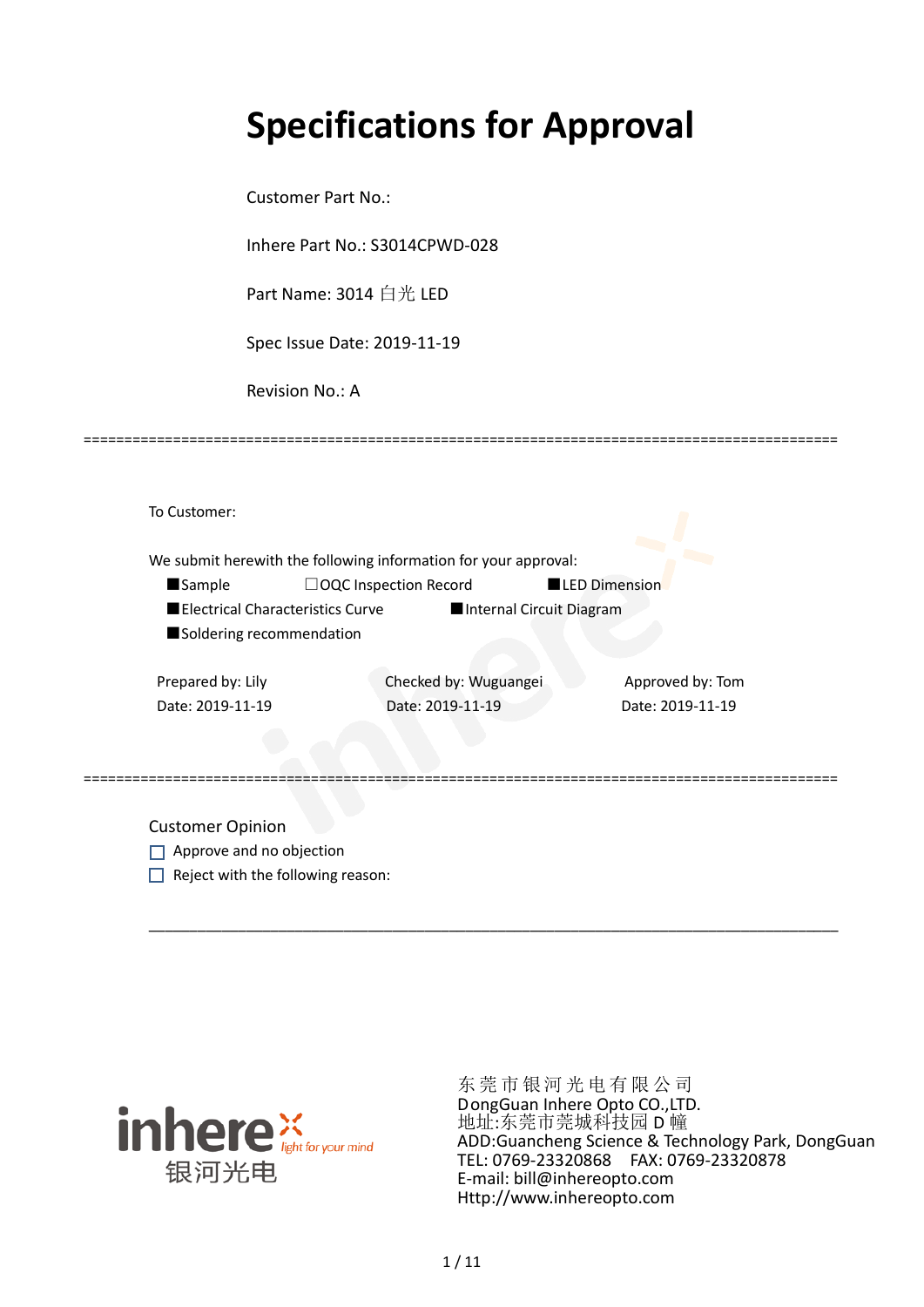#### **Features**

3.0mm X 1.4mm SMD LED, 0.75mm thickness

Low power consumption

Wide view angle

Package: 4000pcs/reel

RoHS Compliant

#### **Applications**

Ideal for back light and indicator

Various colors and lens types available

## **Package outlines Recommend Pad Layout**



| Part No.      | <b>Emitted color</b> |           | Lens color        |  |
|---------------|----------------------|-----------|-------------------|--|
| S3014CPWD-028 | White                | InGaN/GaN | Water transparent |  |

Notes:

All dimensions are in millimeters (inches);

Tolerances are ±0.1mm (0.004inch) unless otherwise noted.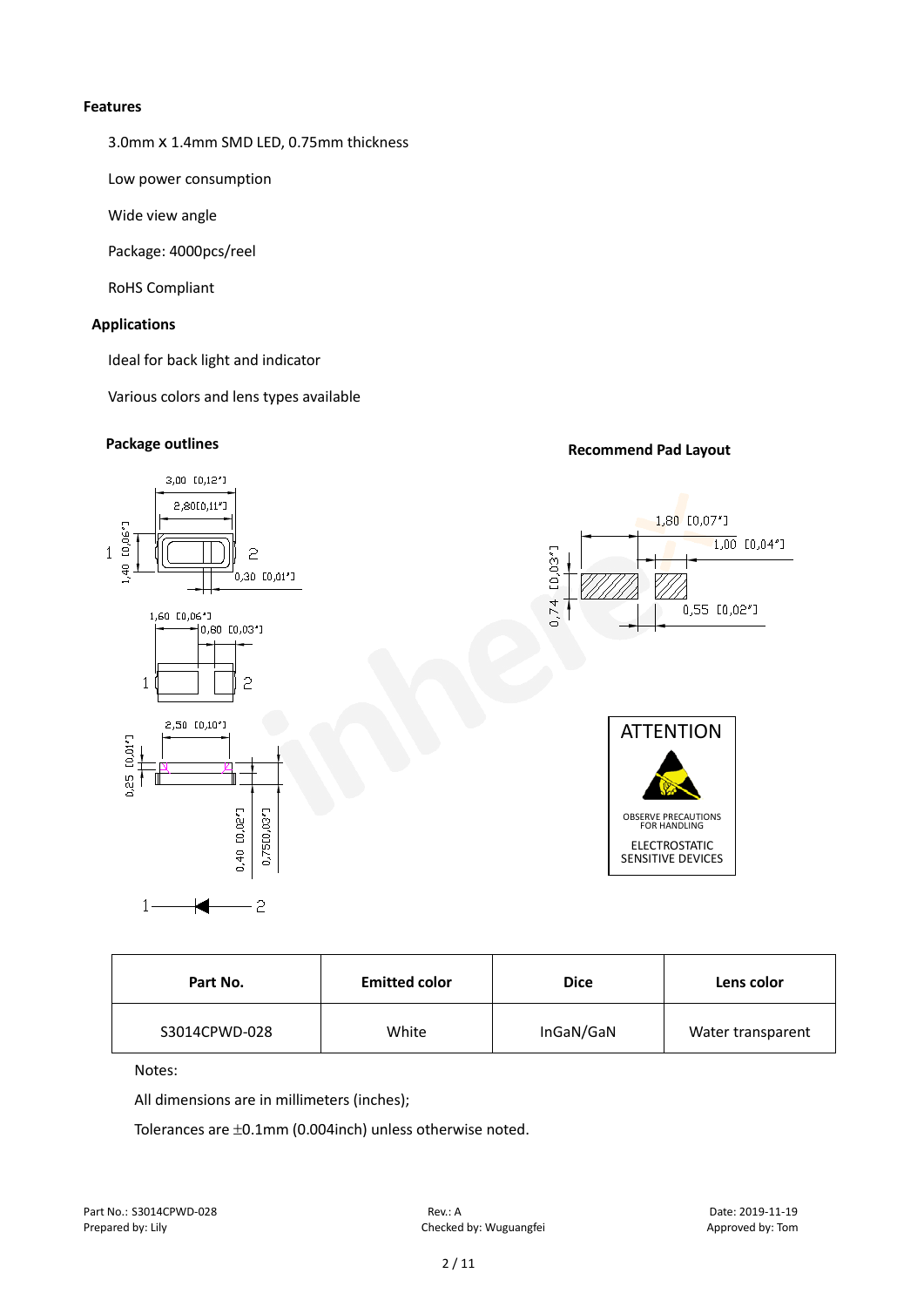#### **Absolute Maximum Ratings (Ta=25**℃**)**

| Parameter                                 | Symbol      | Value      | Unit         |
|-------------------------------------------|-------------|------------|--------------|
| Forward current                           | f           | 30         | mA           |
| Reverse voltage                           | Vr          | 5          | $\sf V$      |
| Power dissipation                         | Pd          | 96         | mW           |
| Operating temperature                     | Top         | $-40$ ~+85 | $^{\circ}$ C |
| Storage temperature                       | <b>Tstg</b> | $-40$ ~+85 | $^{\circ}$ C |
| Peak pulsing current (1/10 duty f=1kHz)   | Ifp         | 125        | mA           |
| Electro-Optical Characteristics (Ta=25°C) |             |            |              |

### **Electro-Optical Characteristics (Ta=25**℃)

| Parameter               | <b>Test</b>      | Symbol         | Value                    |                          |        | Unit   |
|-------------------------|------------------|----------------|--------------------------|--------------------------|--------|--------|
|                         | <b>Condition</b> |                | Min                      | <b>Typ</b>               | Max    |        |
| <b>CIE Coordinates</b>  | $If=20mA$        | X              | 0.2185                   | $- -$                    | 0.2612 | --     |
|                         |                  | Y              | 0.1761                   | $\overline{\phantom{m}}$ | 0.2383 |        |
| Forward voltage         | $If=20mA$        | Vf             | 2.6                      | $- -$                    | 3.2    | $\vee$ |
| Luminous intensity      | $If=20mA$        | Iv             | 1500                     | 1850                     |        | mcd    |
| Viewing angle at 50% lv | $If=20mA$        | $2 \theta 1/2$ | $\overline{\phantom{m}}$ | 120                      |        | Deg    |
| Reverse current         | $Vr = 5V$        | Ir             | $- -$                    | $\sim$ $\sim$            | 10     | μA     |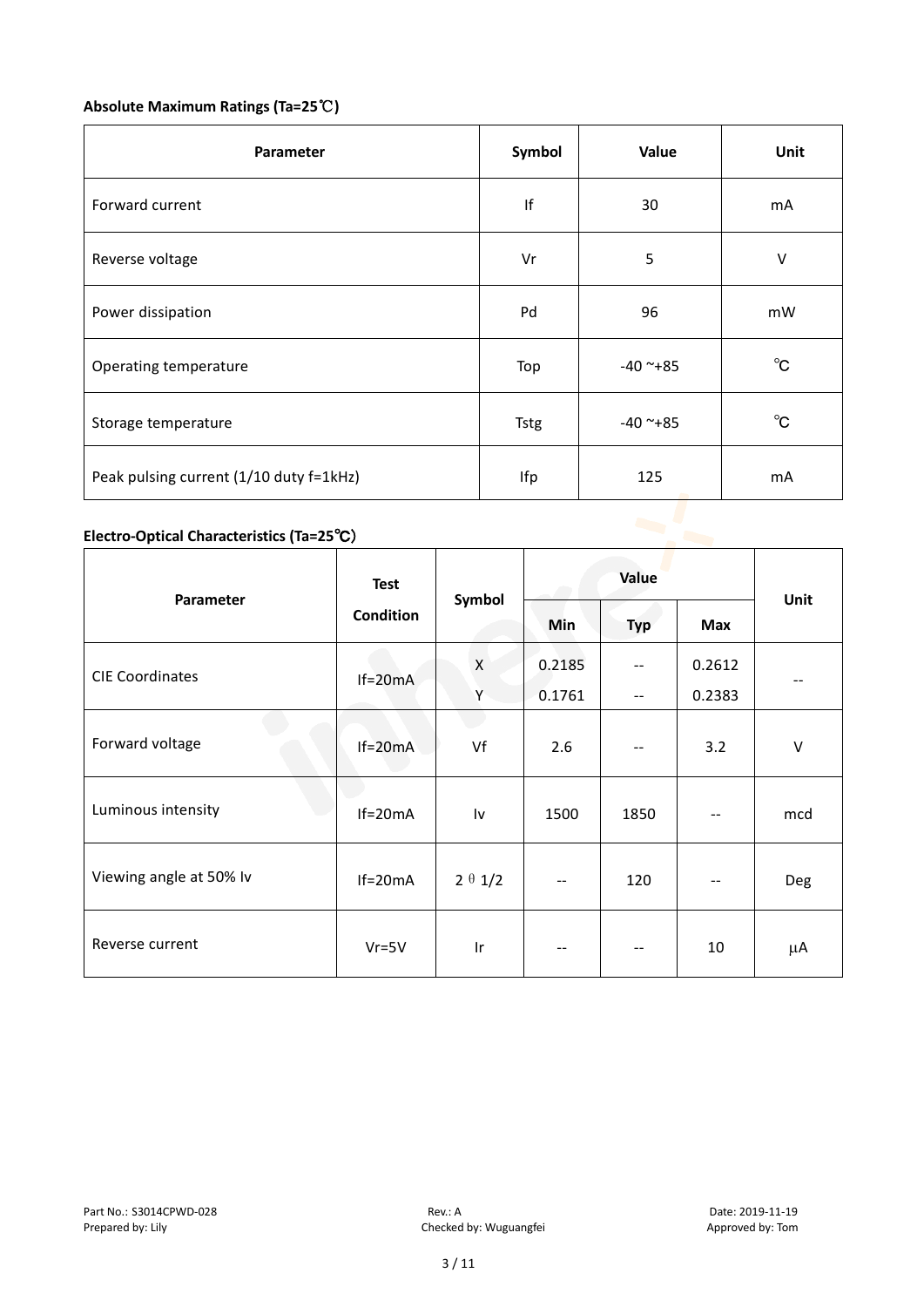#### **Optical characteristic curves**

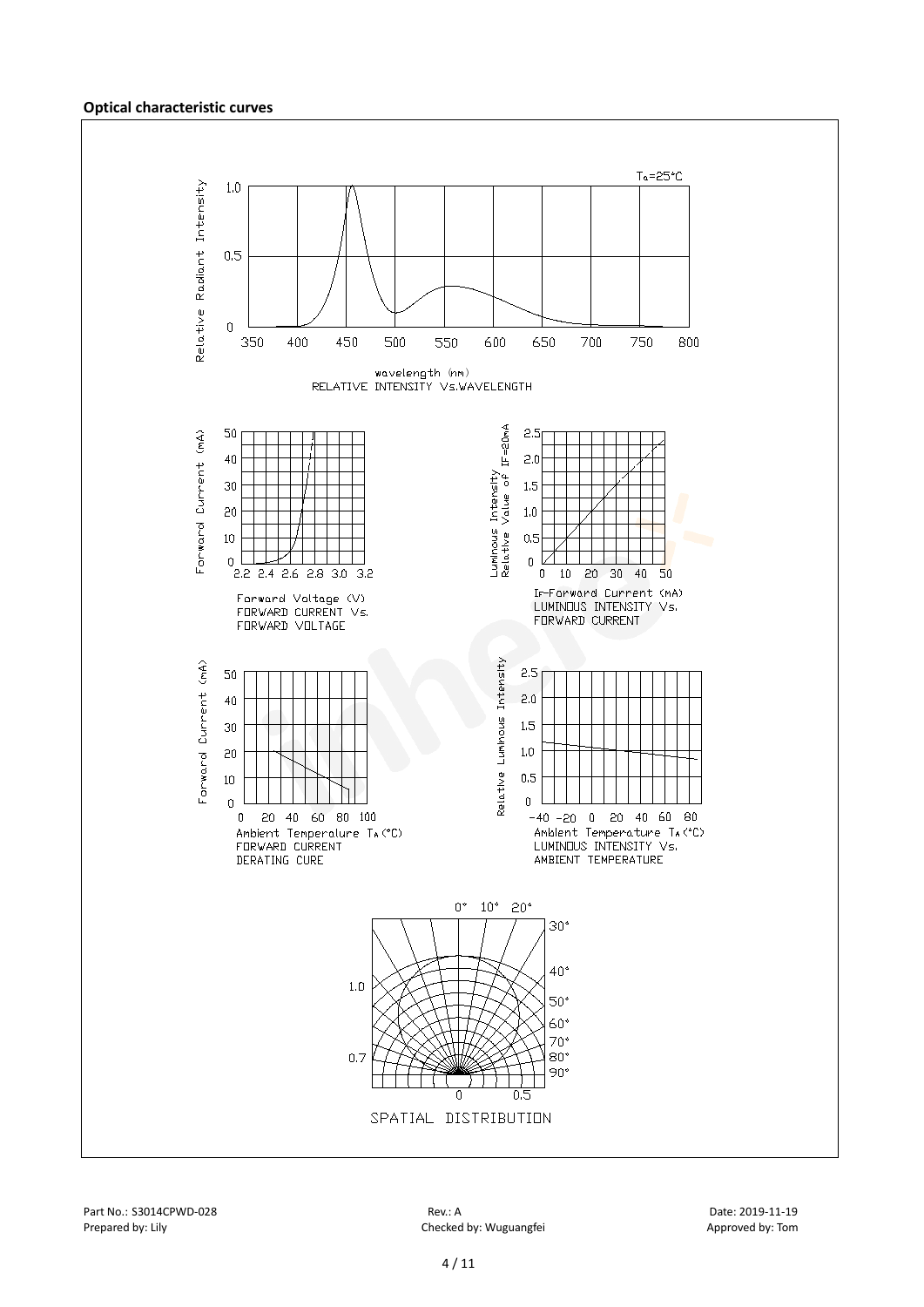#### **Reflow Profile**

Reflow Temp/Time



#### Notes:

- 1. We recommend the reflow temperature 245℃ (±5℃).The maximum soldering temperature should be limited to 260℃.
- 2. Don't cause stress to the epoxy resin while it is exposed to high temperature.
- 3. Number of reflow process shall be 2 times or less.

#### ■Soldering iron

Basic spec is  $\leq$  5sec when 320°C (±20°C). If temperature is higher, time should be shorter (+10°C $\rightarrow$ -1sec).

Power dissipation of iron should be smaller than 20W, and temperatures should be controllable. Surface temperature of the device should be under 350℃.

#### **Rework**

- 1. Customer must finish rework within 5 sec under 340℃.
- 2. The head of iron cannot touch copper foil
- 3. Twin-head type is preferred.



Avoid rubbing or scraping the resin by any object, during high temperature, for example reflow solder etc.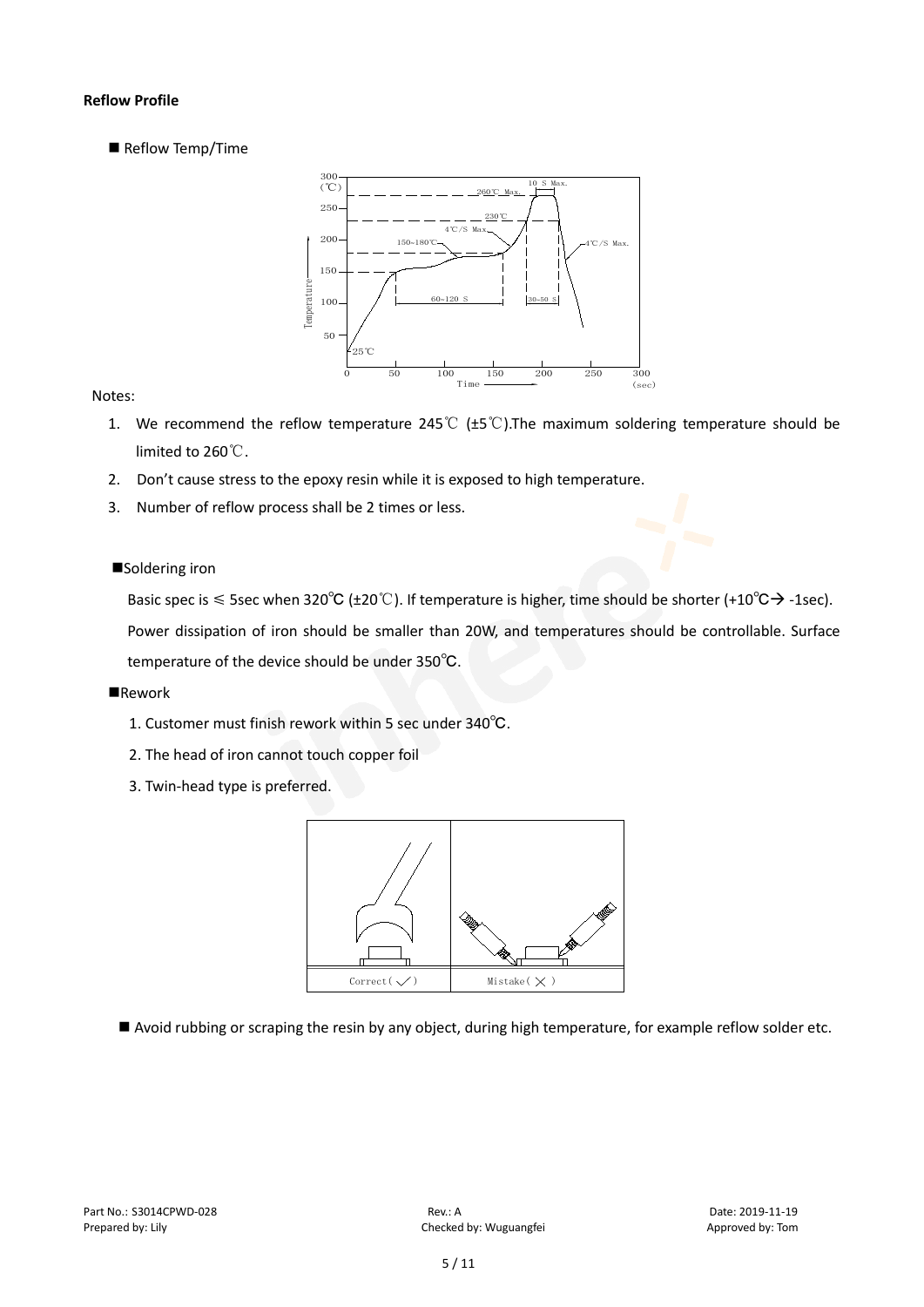#### T**est circuit and handling precautions**

Test circuit



■ Handling precautions

#### 1. Over-current-proof

Customer must apply resistors for protection; otherwise slight voltage shift will cause big current change

(Burn out will happen).

#### 2. Storage

#### 2.1 It is recommended to store the products in the following conditions:

Humidity: 60% R.H. Max.

Temperature: 5℃~30℃

- 2.2 Shelf life in sealed bag: 12 month at <5℃~30℃ and <30% R.H. after the package is opened, the products should be used within 24hrs or they should be keeping to stored at ≤20 R.H. with zip-lock sealed.
- 3. Baking

It is recommended to baking before soldering. The Conditions is: 60±5℃/24hrs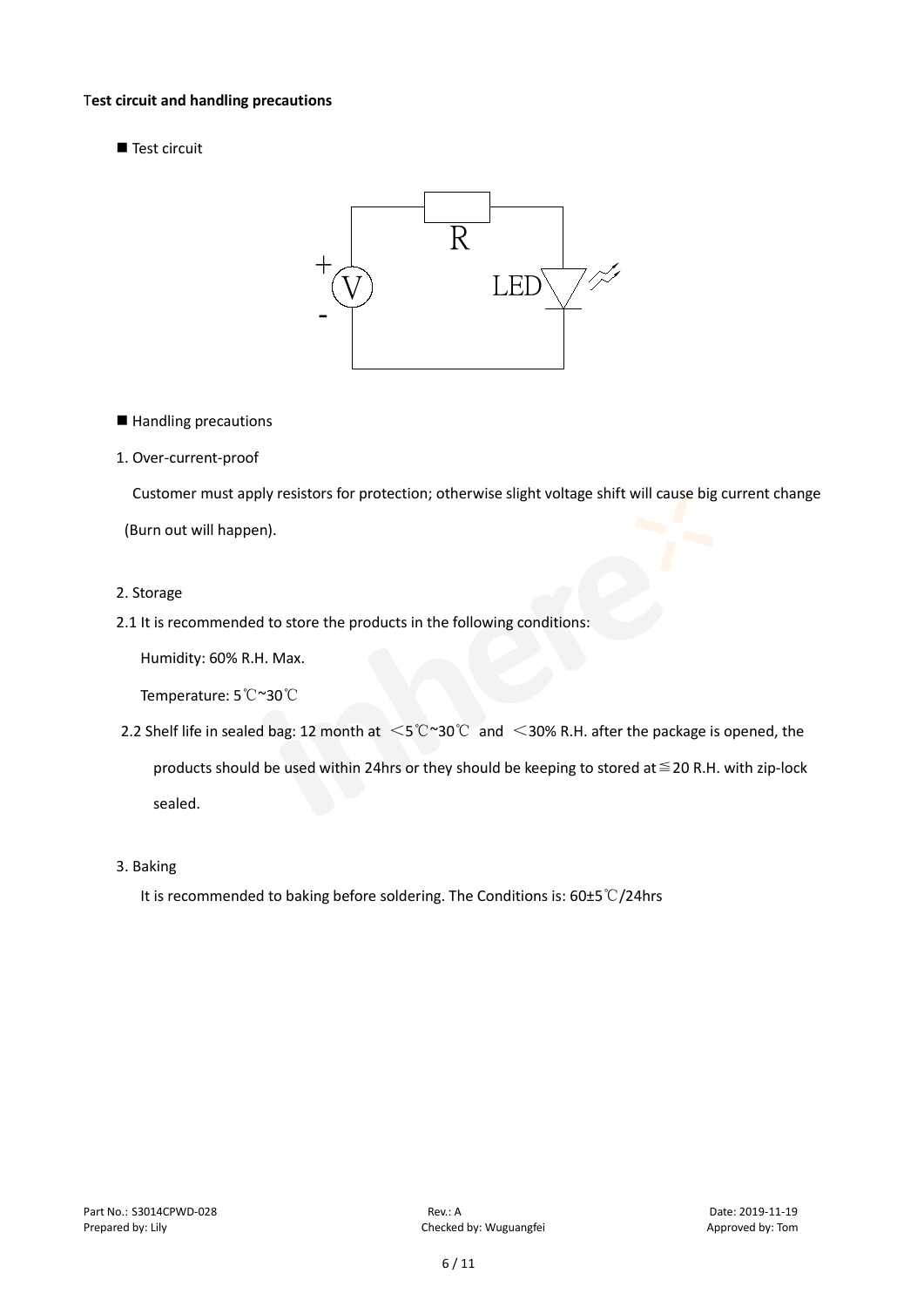#### **Test Items and Results of Reliability**

| <b>Test Item</b>                                  | <b>Test Conditions</b>                                                         | <b>Standard</b><br><b>Test Method</b> | <b>Note</b> | <b>Number of</b><br><b>Test</b> |
|---------------------------------------------------|--------------------------------------------------------------------------------|---------------------------------------|-------------|---------------------------------|
| <b>Reflow Soldering</b>                           | Ta=260 $\pm$ 5 °C, Time=10 $\pm$ 2S                                            | JB/T 10845-2008                       | 3times      | 0/22                            |
| Salt Atmosphere                                   | Ta=35±3°C, PH=6.5 $\sim$ 7.2                                                   | GB/T 2423.17-2008                     | 24hrs       | 0/22                            |
| Temperature Cycling                               | -40 $±5^{\circ}$ C<br>$30±1$ min<br>个→(25℃/5±1min)↓<br>100±5°C<br>$30±1$ min   | GB/T 2423.22-2012                     | 100cycles   | 0/22                            |
| <b>Thermal Shock</b>                              | Ta=-40±5 $\degree \text{C}$ $\sim$ 100±5 $\degree \text{C}$ ,<br>15±1min dwell | GB/T 2423.22-2012                     | 100cycles   | 0/22                            |
| High Humidity High Temp.<br>Cycling               | Ta=30±5 °C $\sim$ 65±5 °C,<br>90±5%RH,24hrs/1cycle                             | GB/T 2423.4-2008                      | 10cycles    | 0/22                            |
| High Humidity High Temp.<br>Storage Life          | Ta=85±5 °C, $\psi$ (%)=85±5%RH                                                 | GB/T 2423.3-2006                      | 1000hrs     | 0/22                            |
| High Temperature<br><b>Storage Life</b>           | Ta=100±5°C, non-operating                                                      | GB/T 2423.2-2008                      | 1000hrs     | 0/22                            |
| Low Temperature<br>Storage Life                   | Ta=-40±5℃, non-operating                                                       | GB/T 2423.1-2008                      | 1000hrs     | 0/22                            |
| Life Test                                         | Ta=26±5℃,@20mA,<br>$\psi$ (%)=25%RH~55%RH                                      |                                       | 1000hrs     | 0/22                            |
| High Humidity High Temp.<br><b>Operating Life</b> | Ta=85±5 $\degree$ C, @20mA,<br>$\psi$ (%)=85%RH                                | GB/T 2423.3-2006                      | 500hrs      | 0/22                            |
| Low Temperature<br><b>Operating Life</b>          | Ta=-20±5℃,@20mA                                                                | GB/T 2423.1-2008                      | 1000hrs     | 0/22                            |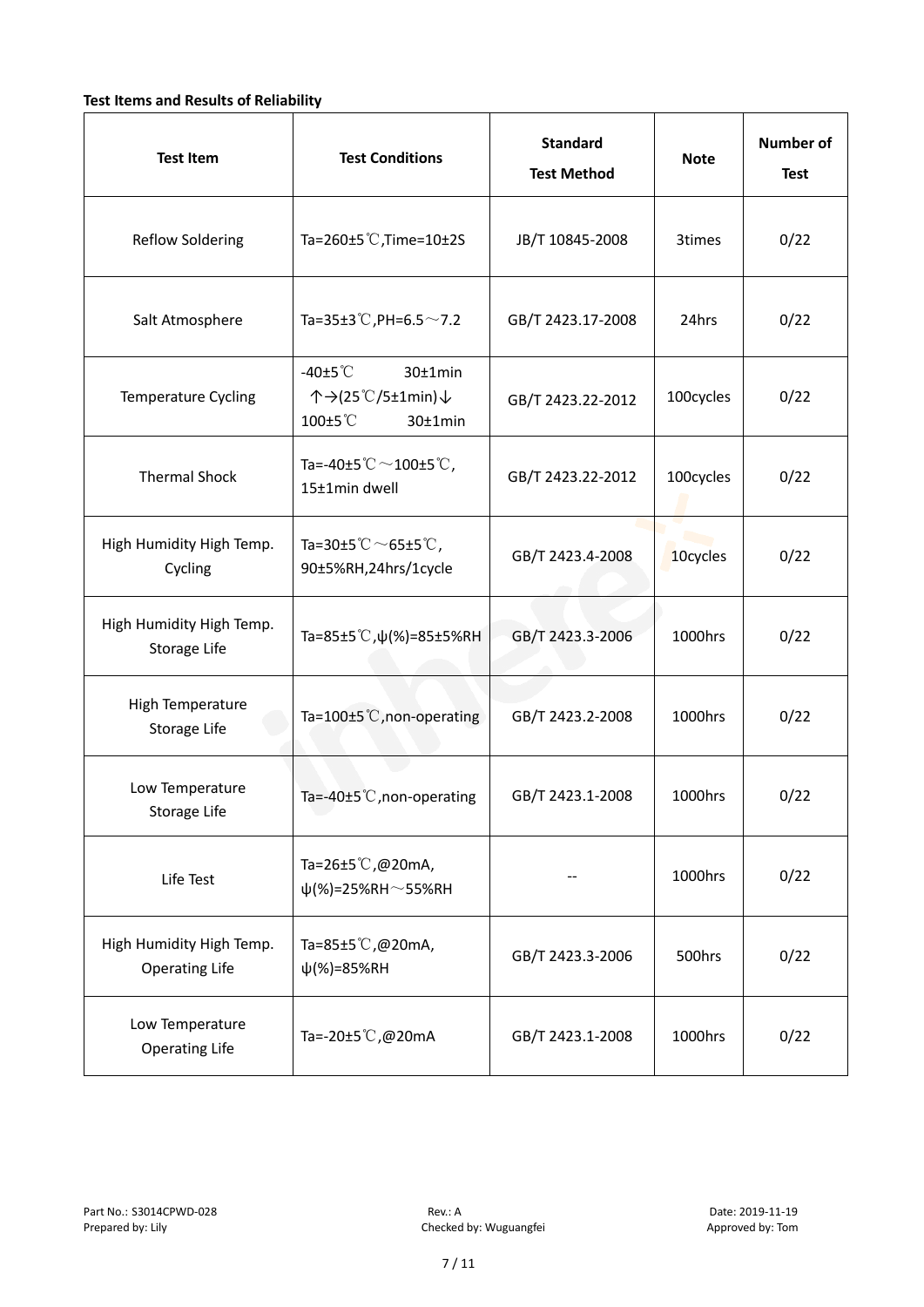#### **Forward Voltage Rank Combination (IF=20mA)**

| Rank | Min. | Max. | Unit |
|------|------|------|------|
| 18   | 2.6  | 2.8  |      |
| 22   | 2.8  | 3.0  |      |
| 24   | 3.0  | 3.2  |      |

#### **Luminous Intensity Rank Combination (IF=20mA)**

| Rank | Min. | Max. | Unit |
|------|------|------|------|
| BIN1 | 1500 | 2000 |      |
| BIN2 | 2500 | 2500 | mcd  |
| BIN3 | 2500 | --   |      |

#### **Chromaticity coordinates Ranks combination (IF=20mA)**

| Rank           | <b>Chromaticity coordinates</b> |        |        |        |        |
|----------------|---------------------------------|--------|--------|--------|--------|
|                | X                               | 0.2389 | 0.2287 | 0.2361 | 0.2463 |
| Z8             | Υ                               | 0.1761 | 0.1805 | 0.1985 | 0.1941 |
|                | X                               | 0.2287 | 0.2185 | 0.2260 | 0.2361 |
| Z9             | Υ                               | 0.1805 | 0.1854 | 0.2036 | 0.1985 |
|                | X                               | 0.2463 | 0.2361 | 0.2438 | 0.2537 |
| A2             | Υ                               | 0.1941 | 0.1985 | 0.2165 | 0.2123 |
|                | X                               | 0.2361 | 0.2260 | 0.2340 | 0.2438 |
| A <sub>3</sub> | Υ                               | 0.1985 | 0.2036 | 0.2212 | 0.2165 |
|                | X                               | 0.2537 | 0.2438 | 0.2517 | 0.2612 |
| A <sub>5</sub> | Υ                               | 0.2123 | 0.2165 | 0.2338 | 0.2292 |
| A <sub>6</sub> | X                               | 0.2438 | 0.2340 | 0.2422 | 0.2517 |
|                | Υ                               | 0.2165 | 0.2212 | 0.2383 | 0.2338 |

Notes:

1. The tolerance of luminous intensity (Iv ) is  $\pm 15\%$ .

2. The tolerance of CIE Coordinates( $X,Y$ )  $\pm$  0.01.

3. This specification is preliminary.

4. This specification is a standard specification of our factory, can make in accordance with customer's special requirement.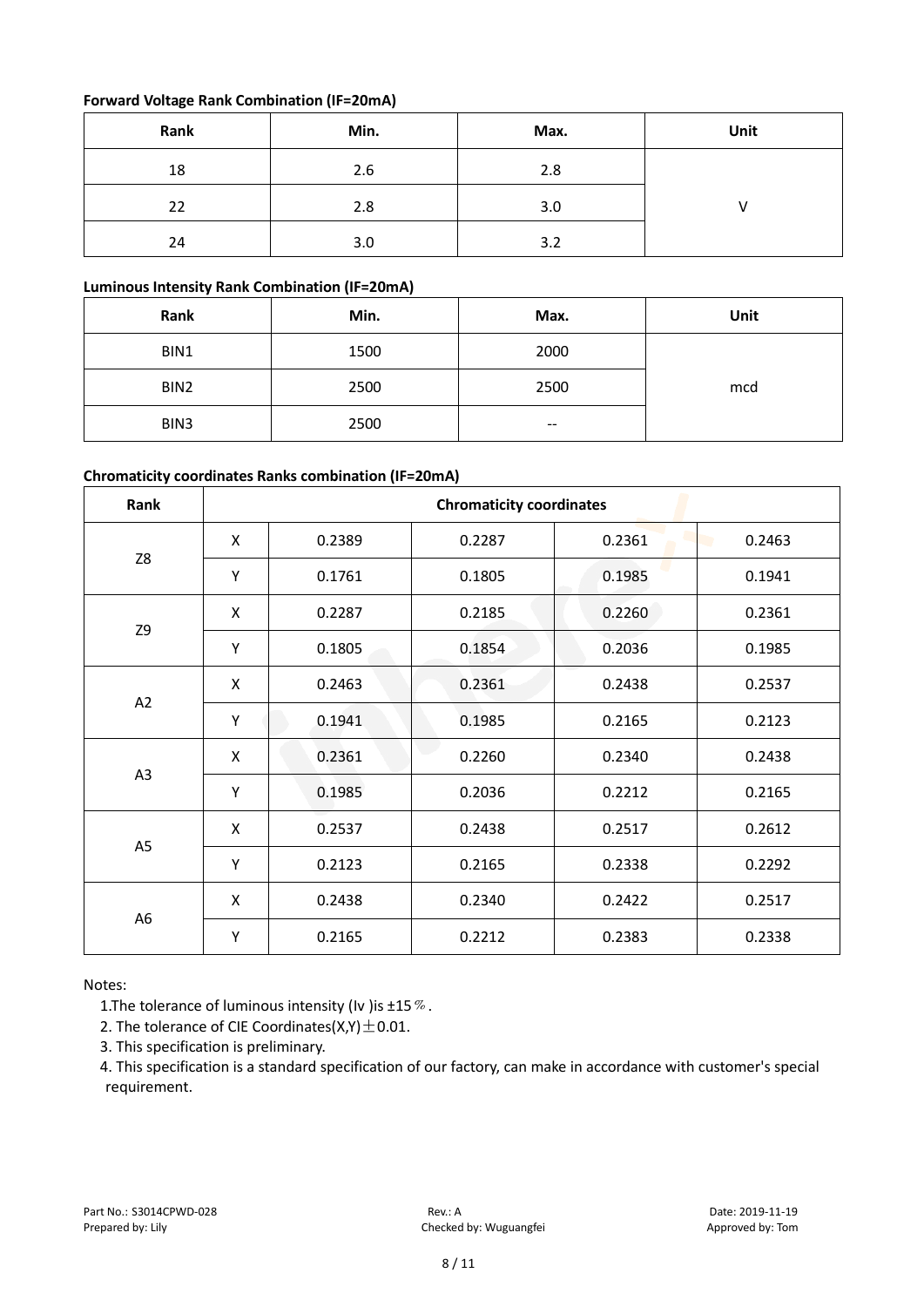#### **XY chromaticity coordinate**

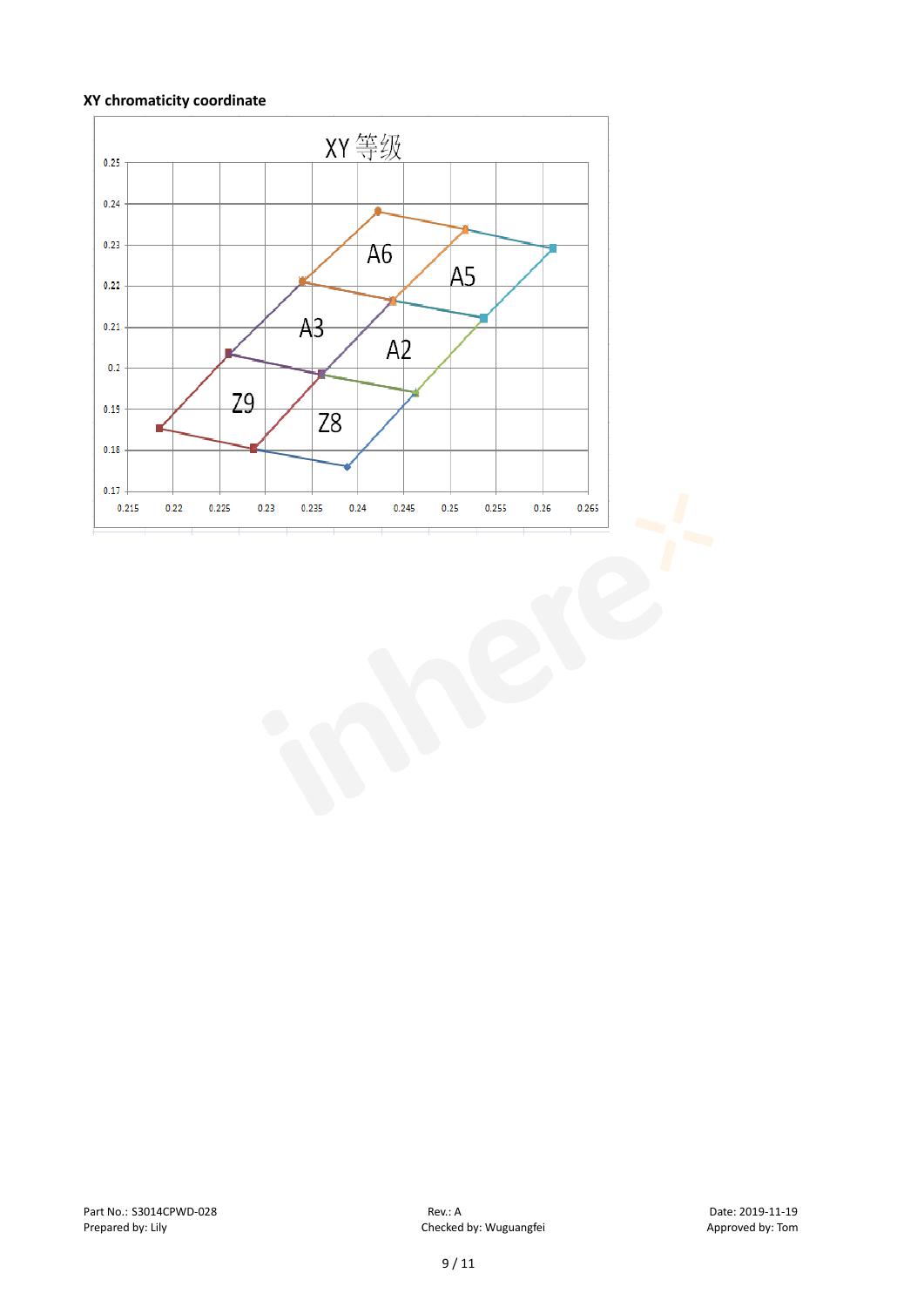#### **3014 Series SMD Top LED Lamps Packaging Specifications**

- 
- Feeding Direction **Constanting Constanting Constanting Constanting Constanting Constanting Constanting Constanting Constanting Constanting Constanting Constanting Constanting Constanting Constanting Constanting Constanting**





**Dimensions of Tape (Unit: mm)**



#### Notes:

- 1. Empty component pockets are sealed with top cover tape;
- 2. The maximum number of missing lamps is two;
- 3. The cathode is oriented towards the tape sprocket hole in accordance with ANSI/EIA RS-481 specifications.
- 4. 4,000pcs/Reel.